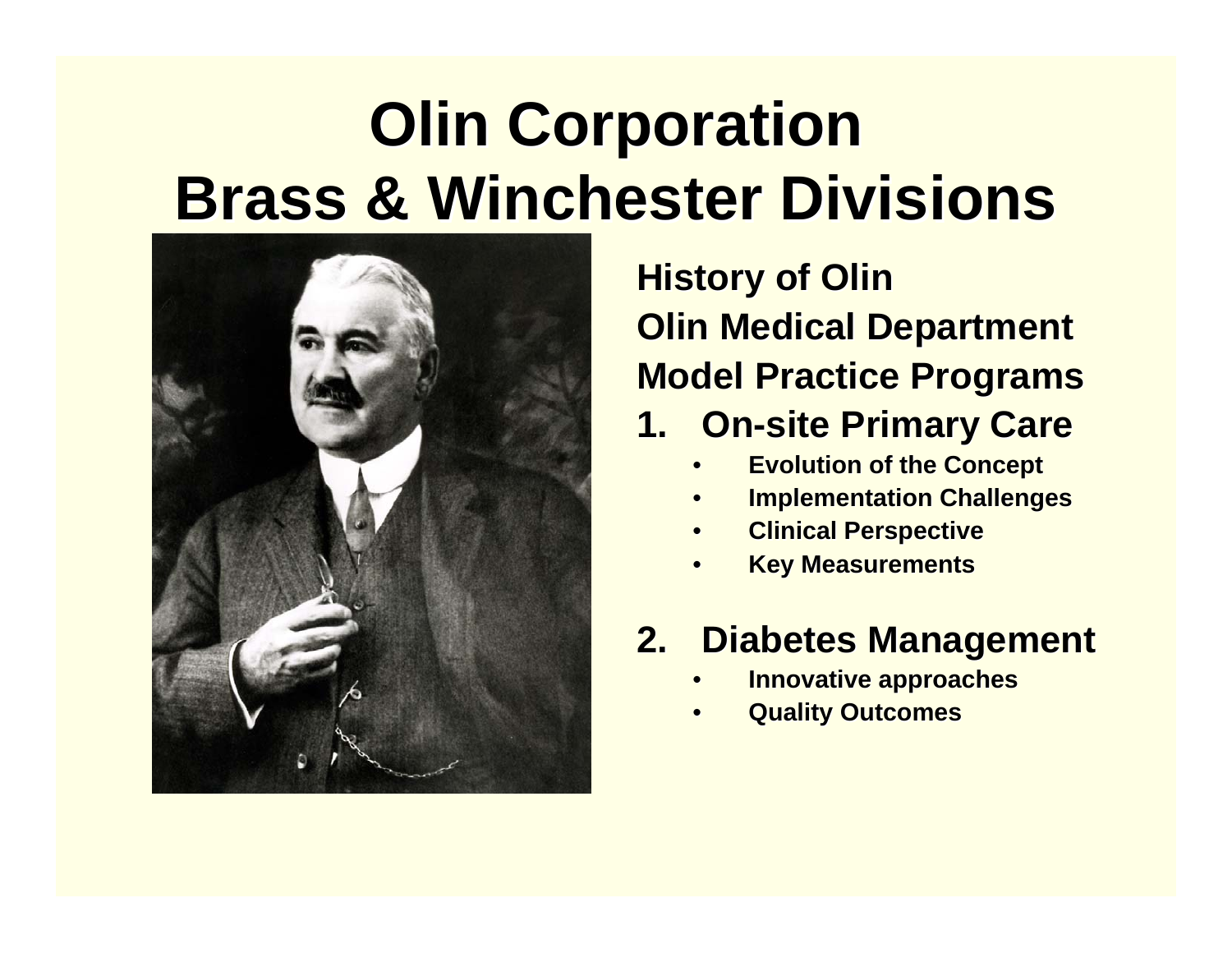- •**Founded 1892 in East Alton, Illinois as a Powder Manufacturing Company, the East Alton site is the current home of the Winchester and Brass Divisions Brass Divisions**
- •**Olin today is a major industrial company with annual sales of approximately 2.5 billion approximately 2.5 billion**

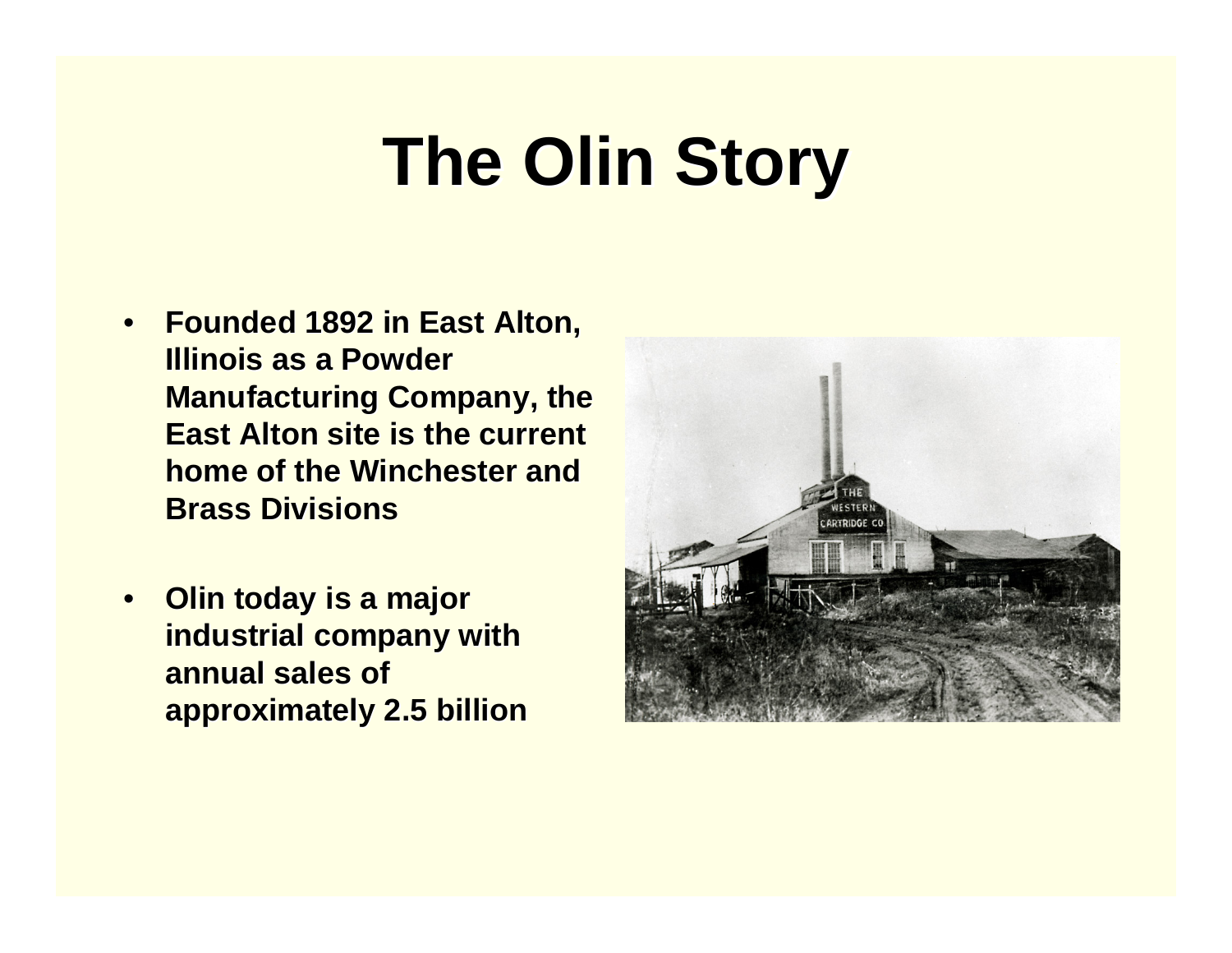**The Brass Division is an Industry Leader in the production of high production of high -performance copper alloys performance copper alloys**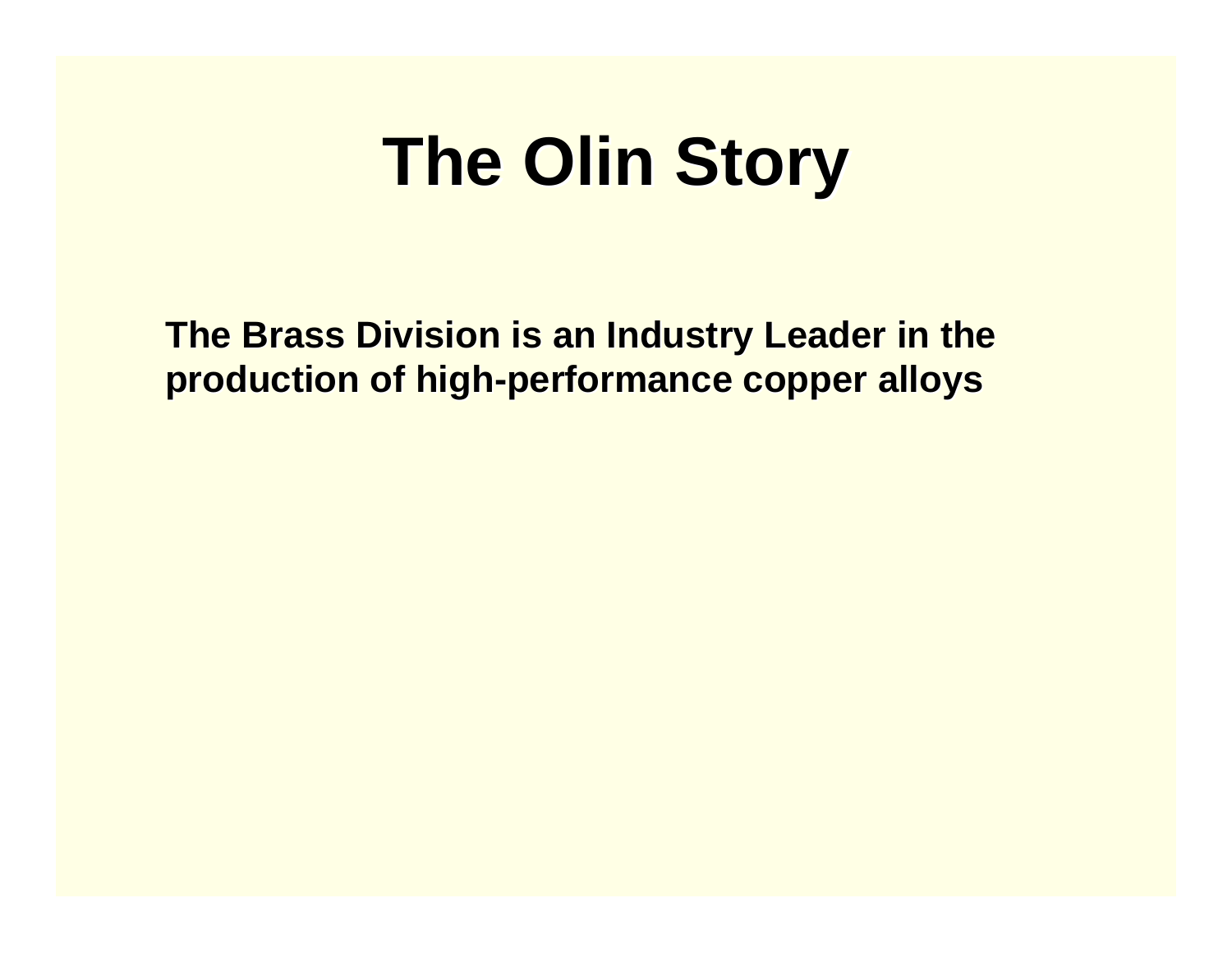**Winchester produces** small, medium and **large caliber ammunition for law enforcement, military and sport applications and sport applications**

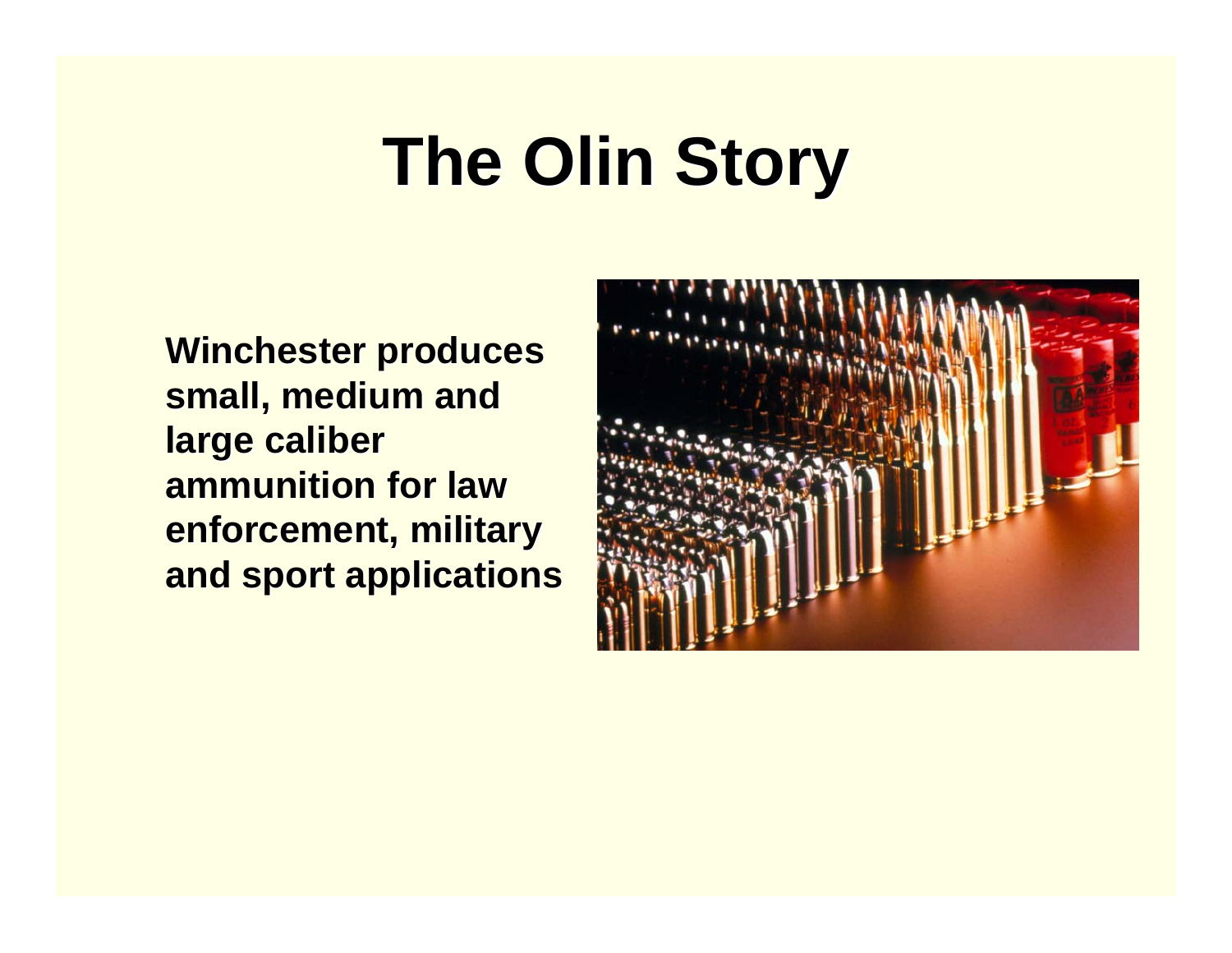- •**Headquartered in Clayton, Missouri Missouri**
- •**6000 Employees Worldwide 6000 Employees Worldwide**
- • **Approximately 3600 located Approximately 3600 located at the original site in East Alton, Illinois Alton, Illinois**
- •**Heavily Unionized Workforce**

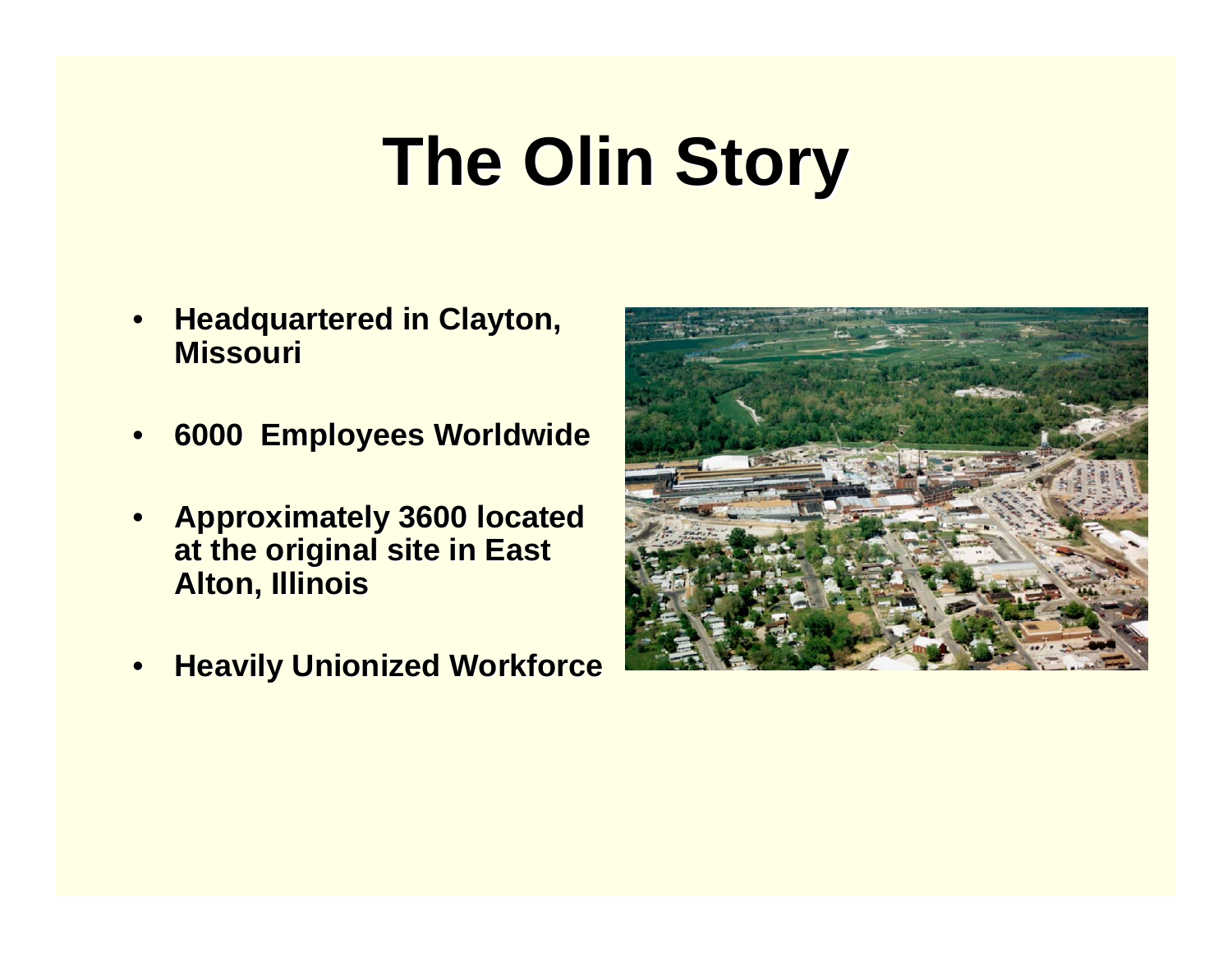#### **On-site Primary Care: Evolution of the Concept**

#### **Brass and Winchester Divisions Represent a Challenging Work Environment Challenging Work Environment**

**Double digit increases in annual health care costs annual health care costs**

**30% Smokers 30% Smokers**

**70% Overweight 70% Overweight**

**57% do not exercise 57% do not exercise**

**55% of employees have a 55% of employees have a chronic disease chronic disease**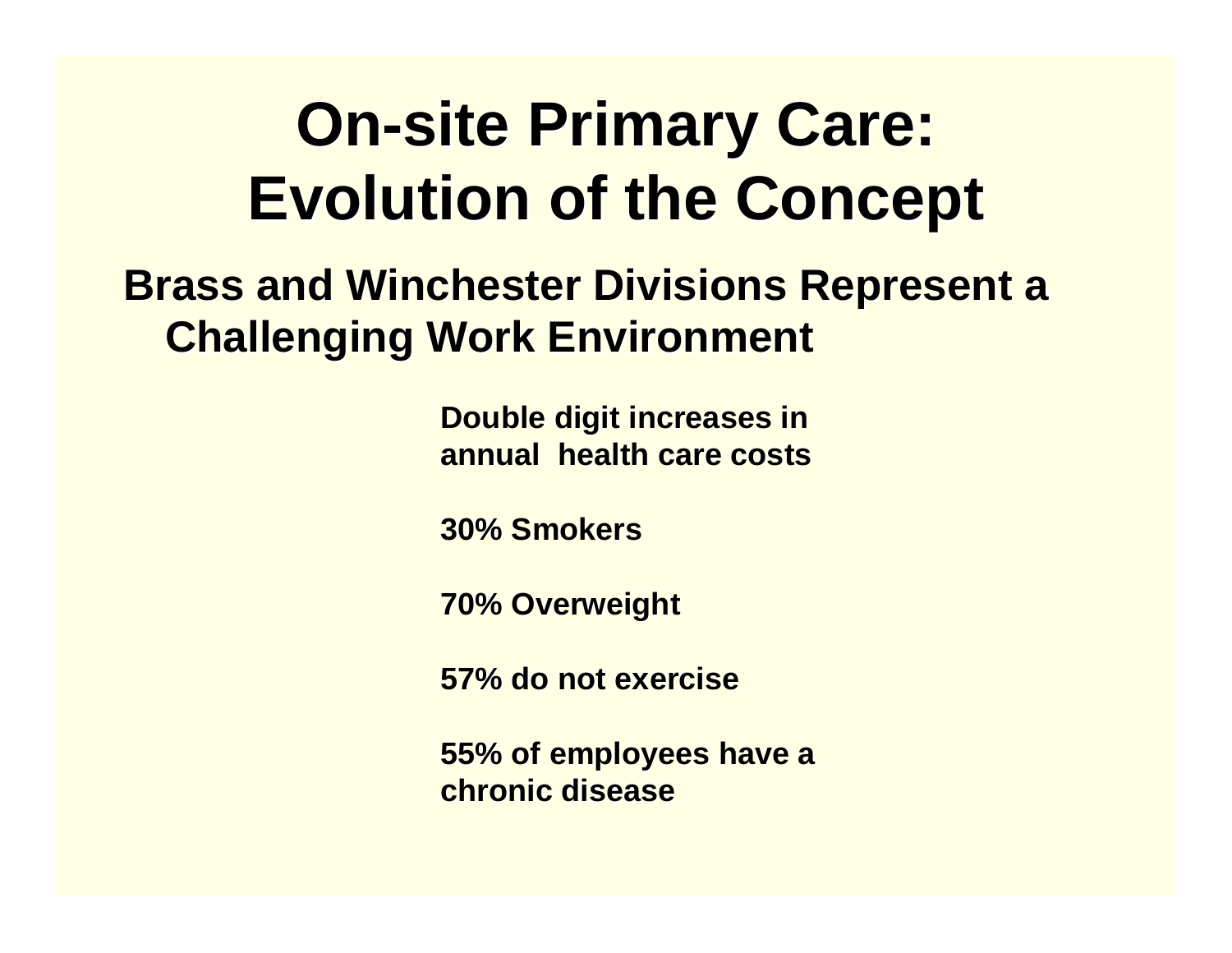#### **On-site Primary Care: Evolution of the Concept**

- Directed to develop a strategy to control health care costs
- Benchmarking trips to identify corporate best practices
	- $\sqrt{P}$ rimary Care based upon sufficient patient numbers
	- $\checkmark$  Data Warehouse key to understanding the drivers of health care costs and an important tool for measuring outcomes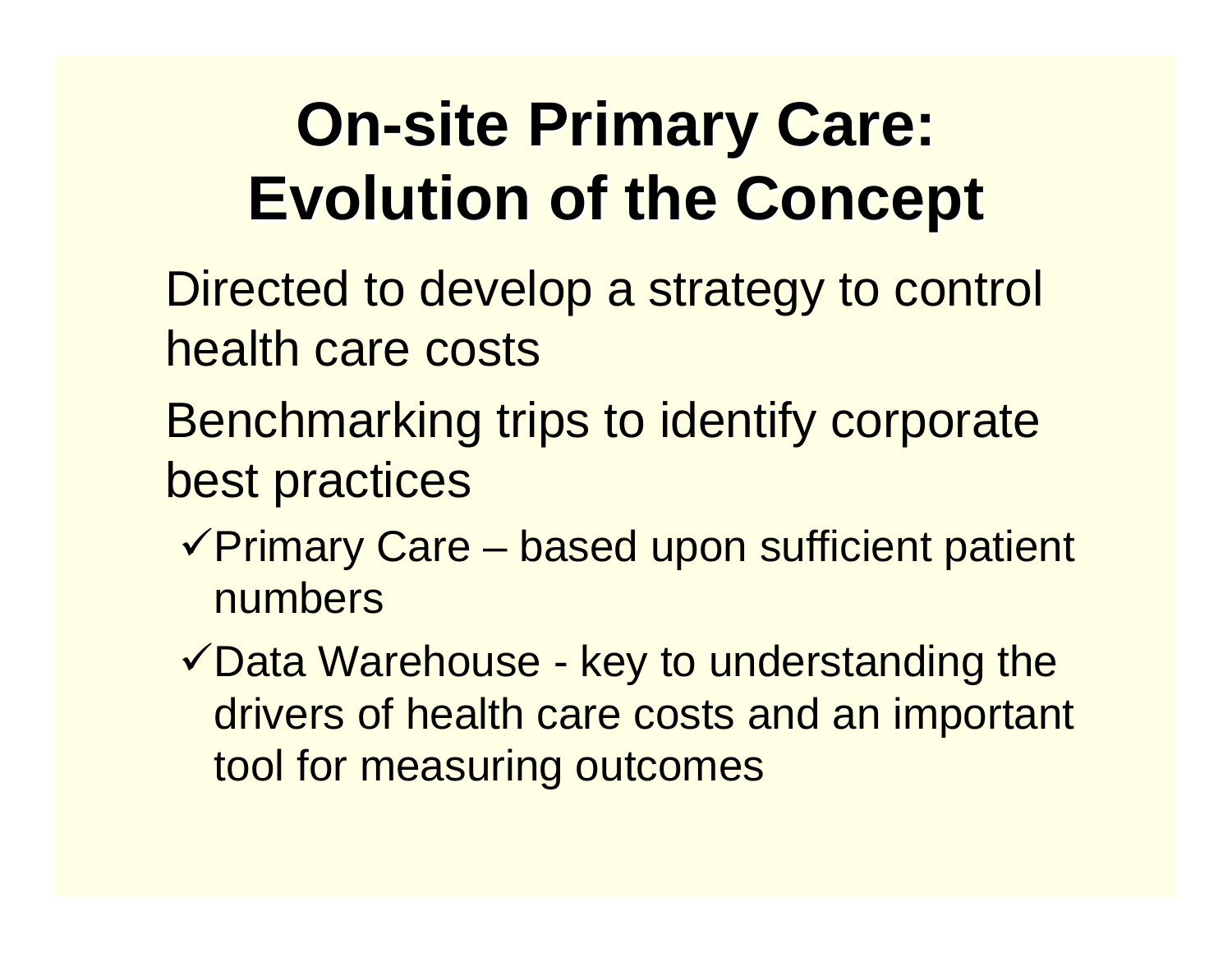#### **On-site Primary Care: site Primary Care: factors favoring success factors favoring success**

- Concentration of employees at the East Alton facility (approximately 3600 employees)
- Existing On-Site Occupational Medicine Clinic; 82% of employees visited the clinic at least once in 2005
- Good Company / Union relations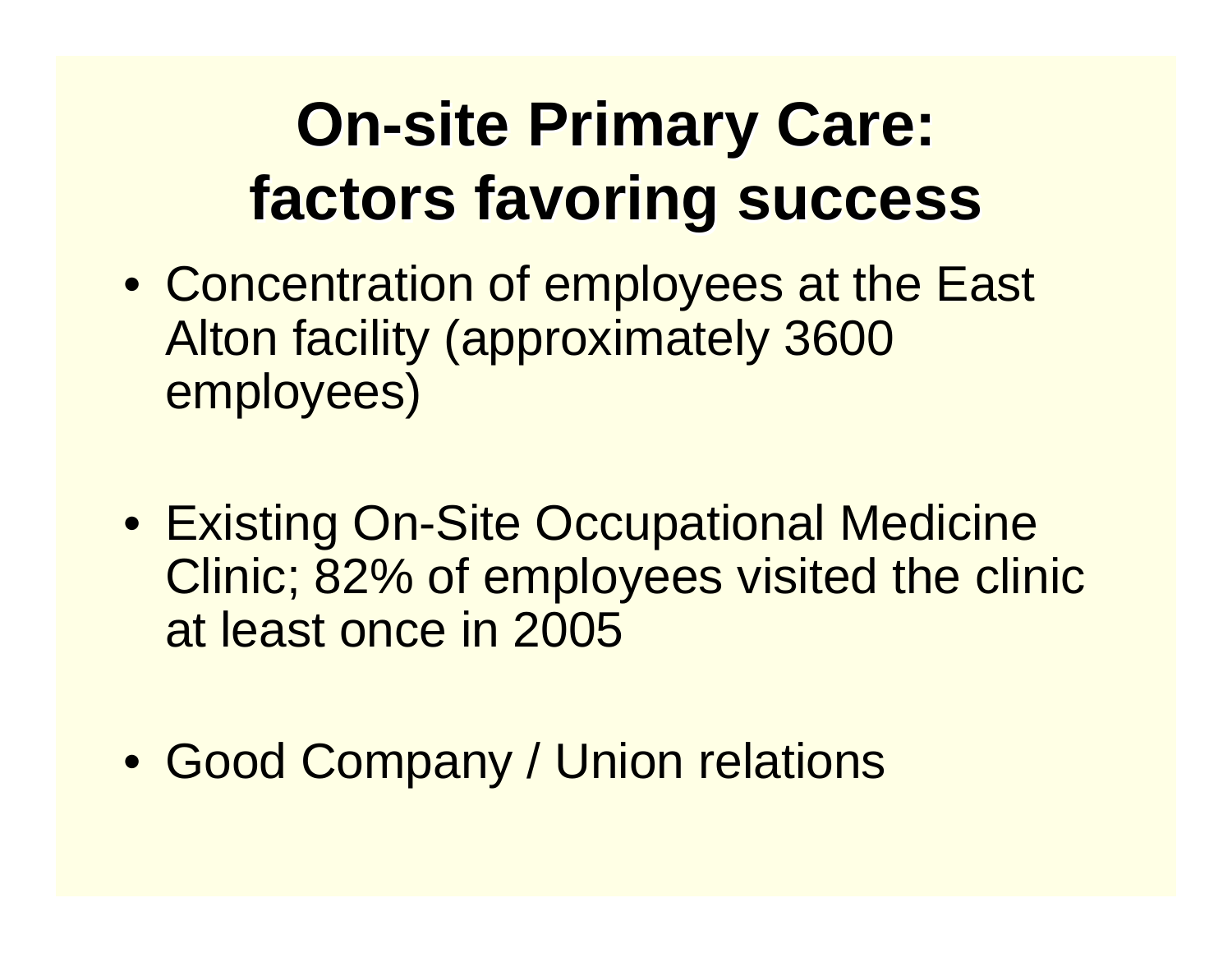## **On-site Primary Care site Primary Care**

**Established July 2004 as a benefit for employees, spouses and pre-65 year old retirees\*** 

**Non-occupational and Primary Care accounted for 45% of Medical Department visits in 2005**

**Olin** ET

**\*Spouses and retirees required to be a participant in an Olin health plan**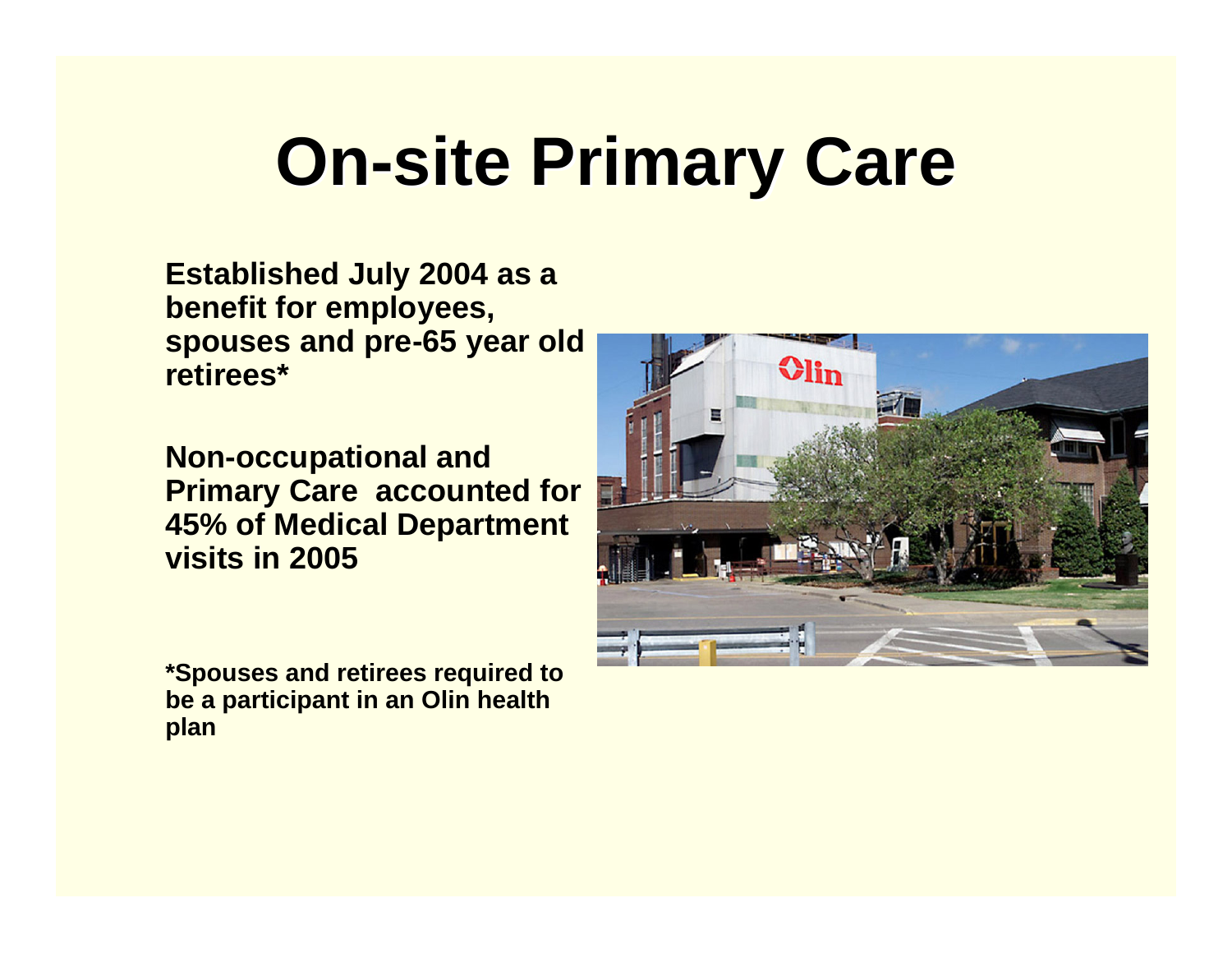#### **The Challenges of Implementing On-Site Primary Care**

- Challenges Associated with implementing primary care in a busy Occupational Health clinic:
	- **Jamie McEvers, BSN, COHN-S**
	- **Manager Clinic Services**

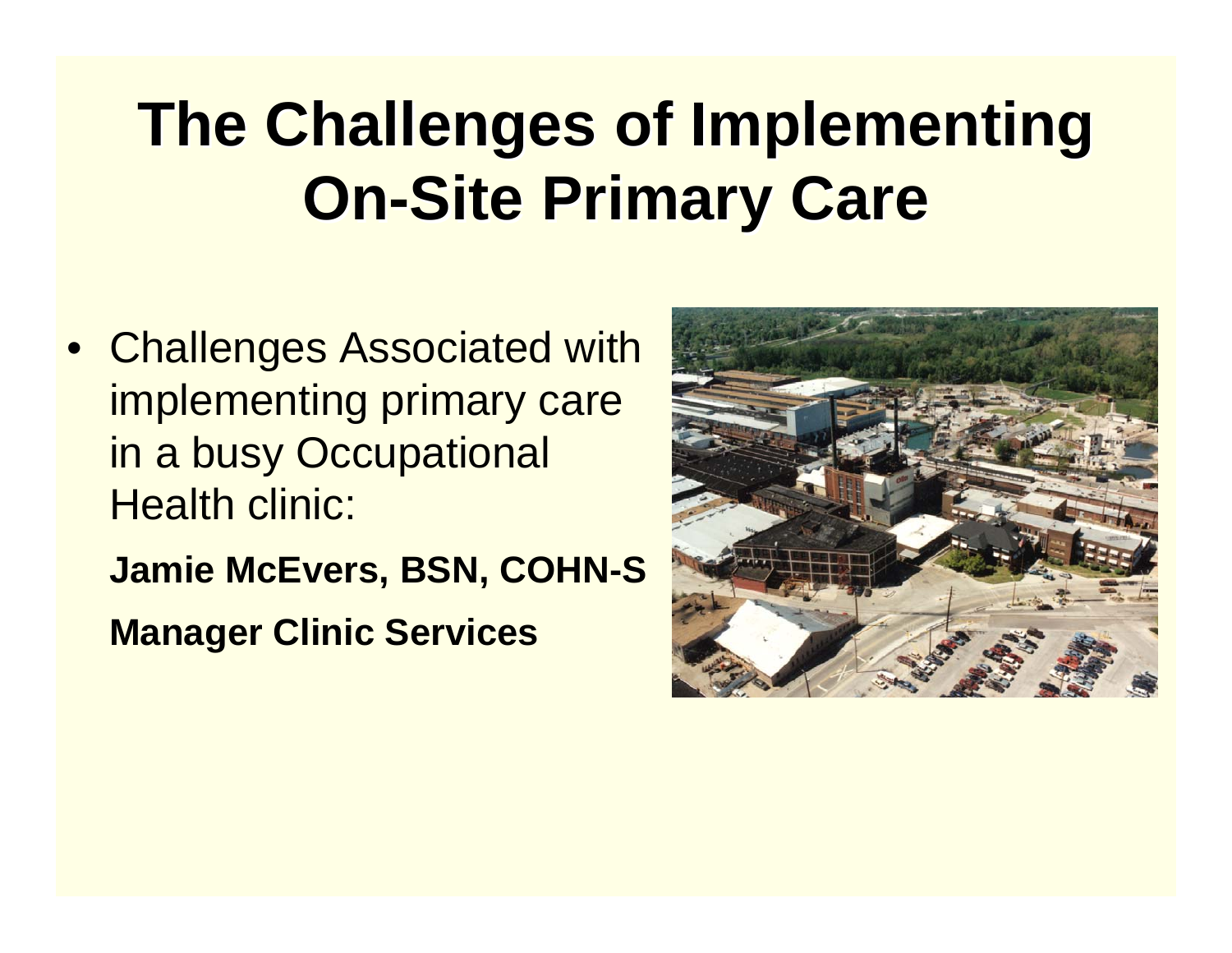### **Olin Medical Department Olin Medical Department**

Established in 1940s to provide care for injured workers

Staffed by RN's, OHN's, NP, Wellness Coordinator, Medical Assistants & MD

Current Activities also include:

- 9 **OSHA medical surveillance**
- 9 **Wellness Programs**
- 9 **Disability Management (STD, LTD, WC)**
- 9 **Primary Care**

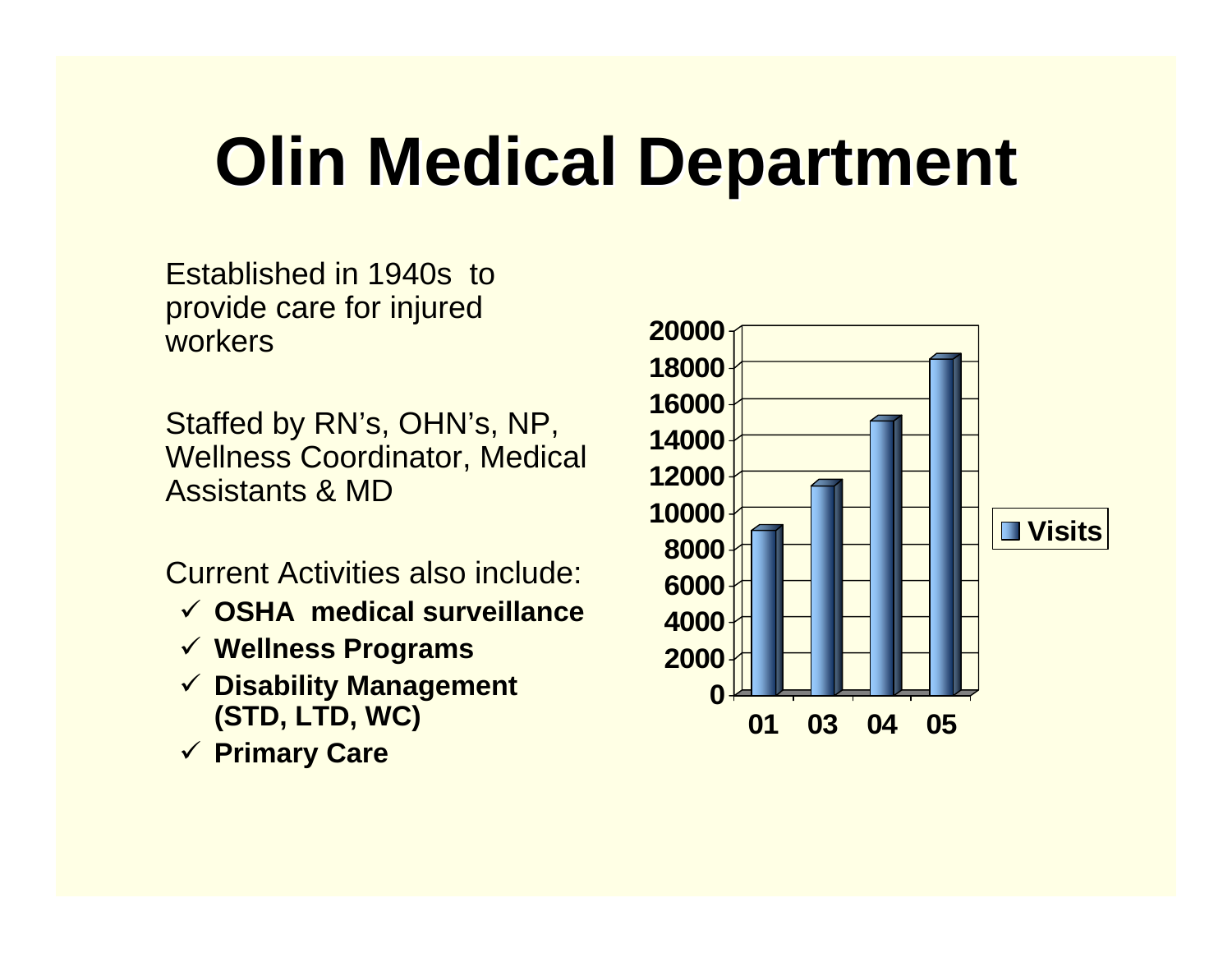#### **The Challenges of Integrating Primary Care into an existing Occupational Health Clinic**

- Staffing Issues
- Medical Records
- Confidentiality
- CPT / ICD-9 Coding
- Communication
- Growing the Practice
	- $\checkmark$  Referrals out of existing Occupational Medicine Programs
	- <sup>9</sup>Voluntary Health Risk **Appraisals**
	- **√Walk-Ins**

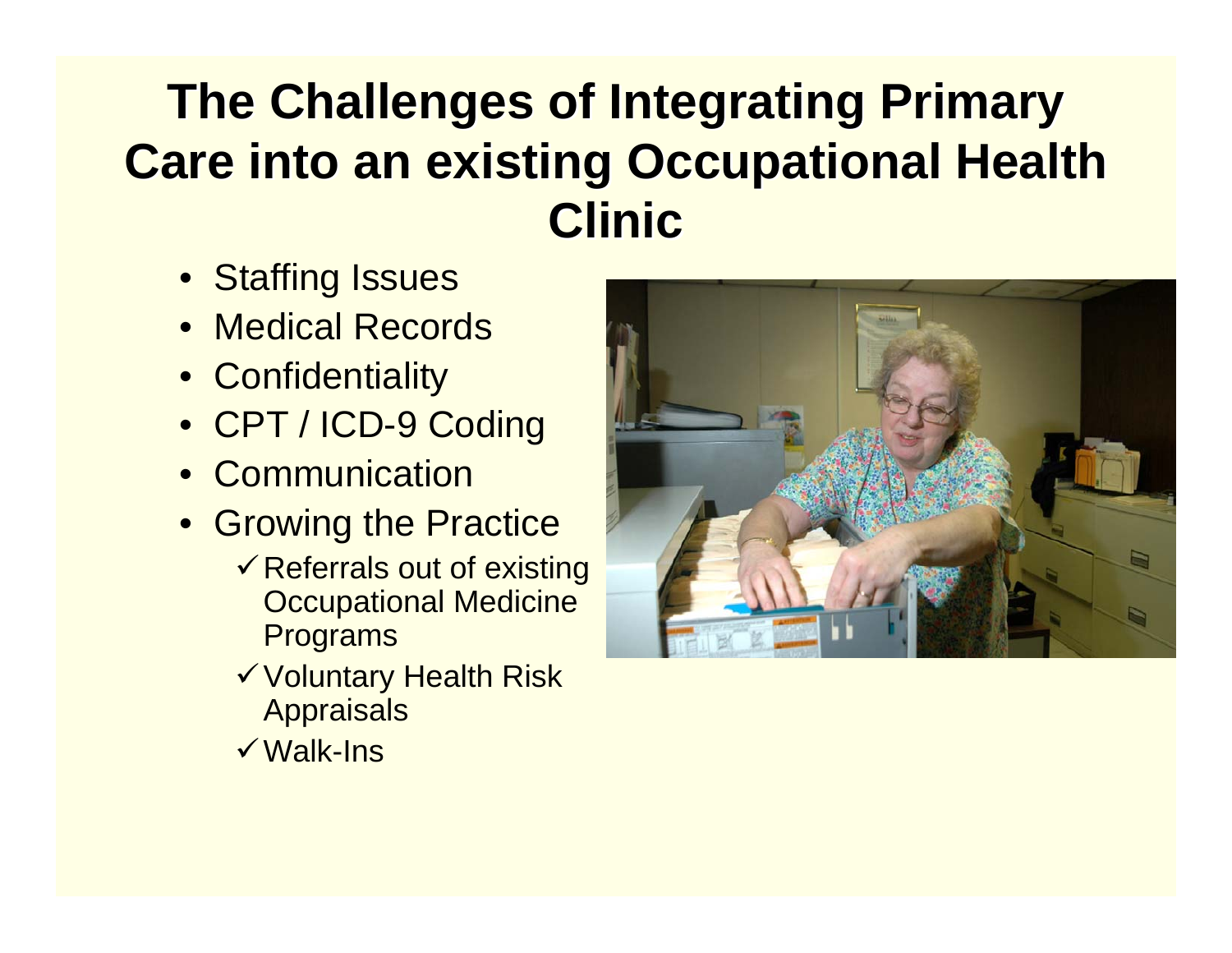# **On-site Primary Care Services**

#### **Free On-site Services include:**

- 9 **Exam**
- 9 **Laboratory**
- 9 **Radiology**
- 9 **Dietitian Consults**
- 9 **EAP**

#### **Specialty Services:**

- 9 **Optometry**
- 9 **Podiatry**
- 9 **Physical Therapy**
- 9 **Physiatry**

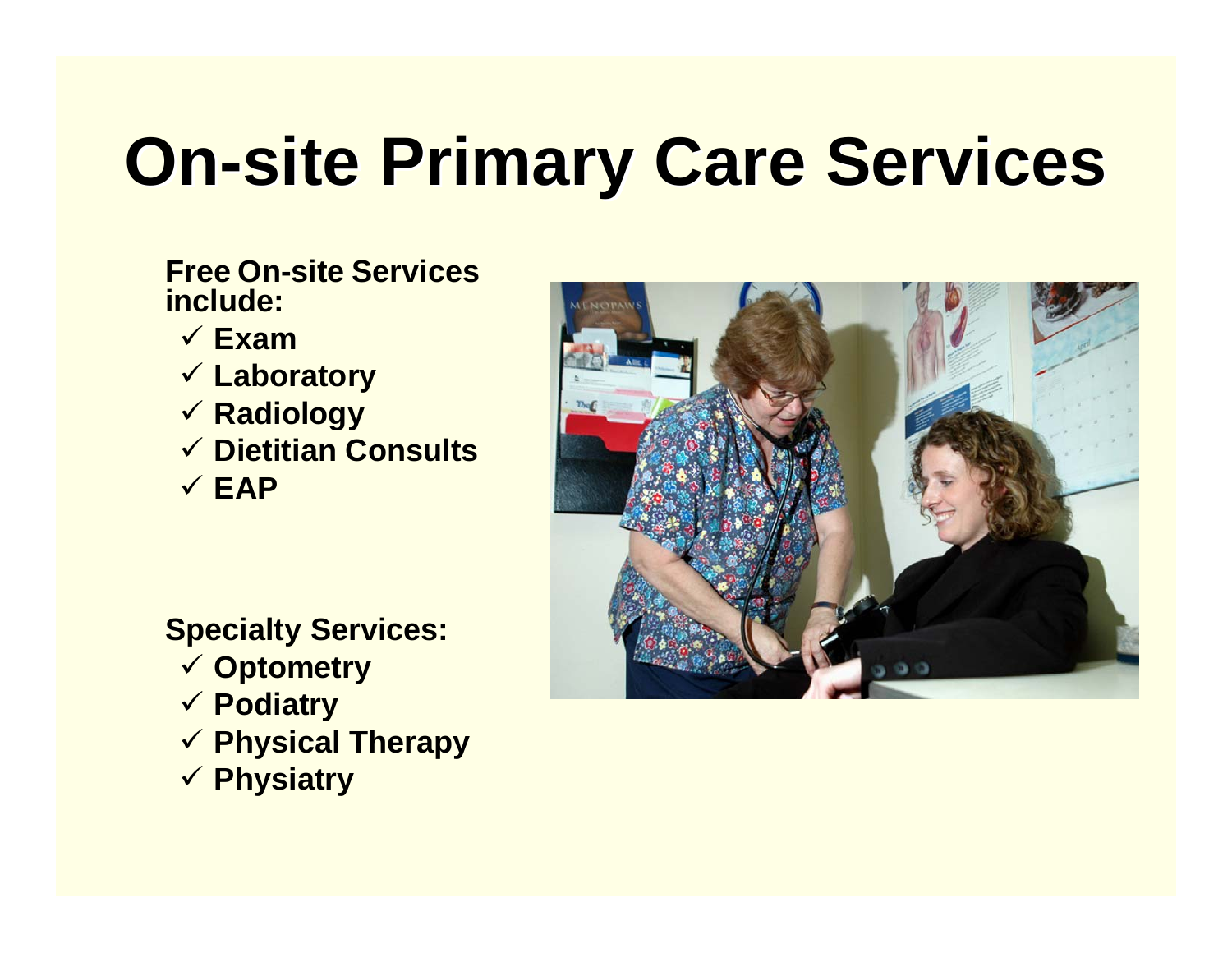### **Current Clinic Enrollees Current Clinic Enrollees**

#### 45% Female 55% Male

77% Employees  $\checkmark$  Hourly 85%  $\checkmark$  Salary 15%

20% Spouse



3% Retirees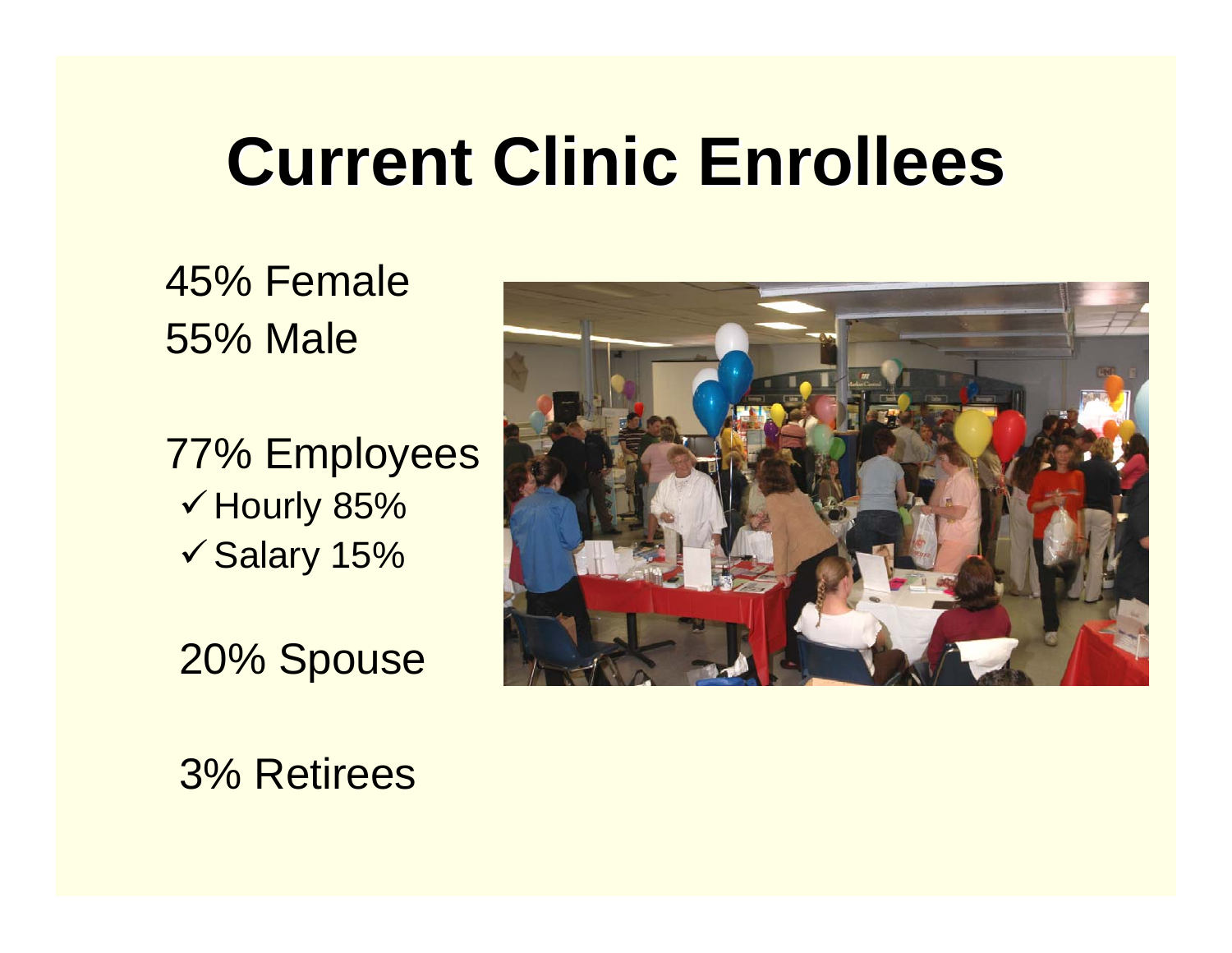### **Prevalence of Disease within the Clinic Enrollees Clinic Enrollees**

- Hypertension 29%
- Hyperlipidemia 23%
- Diabetes 10%
- GERD 10%
- Depression 6%
- Osteoarthritis 5%

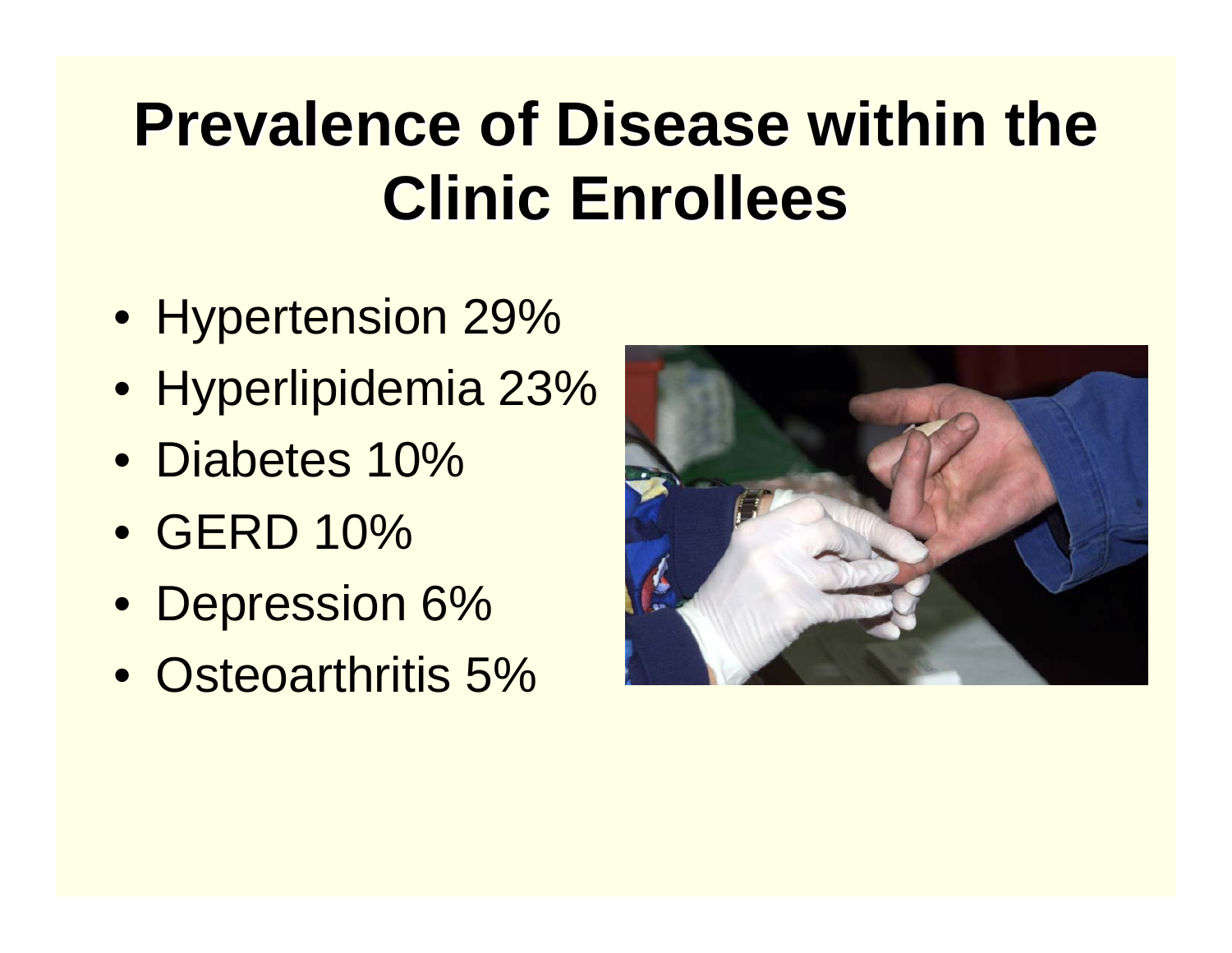#### **Primary Care Practice in an Industrial Setting Industrial Setting**

Key elements of a successful clinical practice

> **Mindy Bingham, MSN, APRN, BC**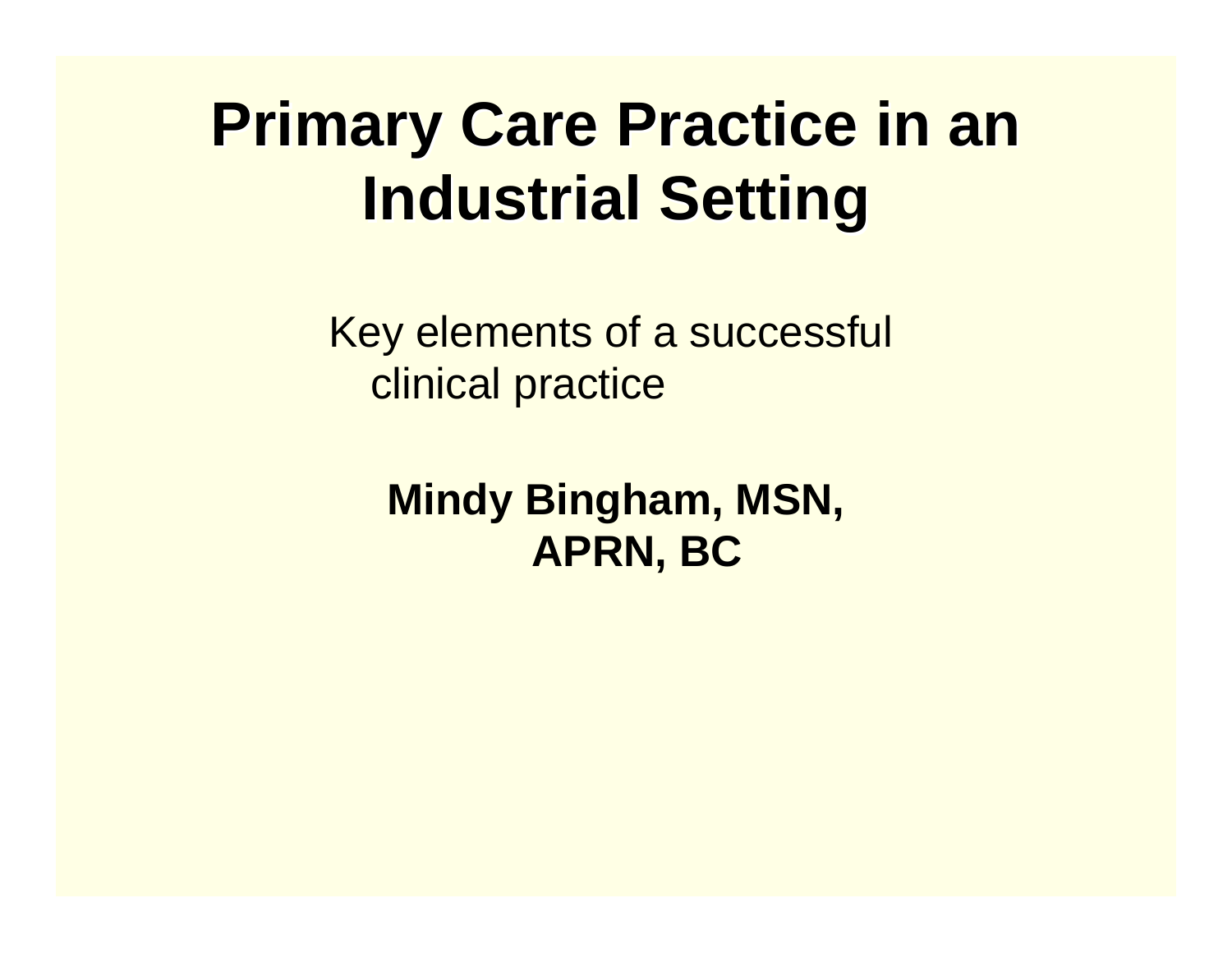## **TIME**

- Time To Talk With Patients to Obtain a Good **History**
- $\bullet$ Time to Assess
- Time to Teach & Validate Patient Understanding
- $\bullet$  Time to Answer **Questions**
- Time to Hand Hold & **Reassure**

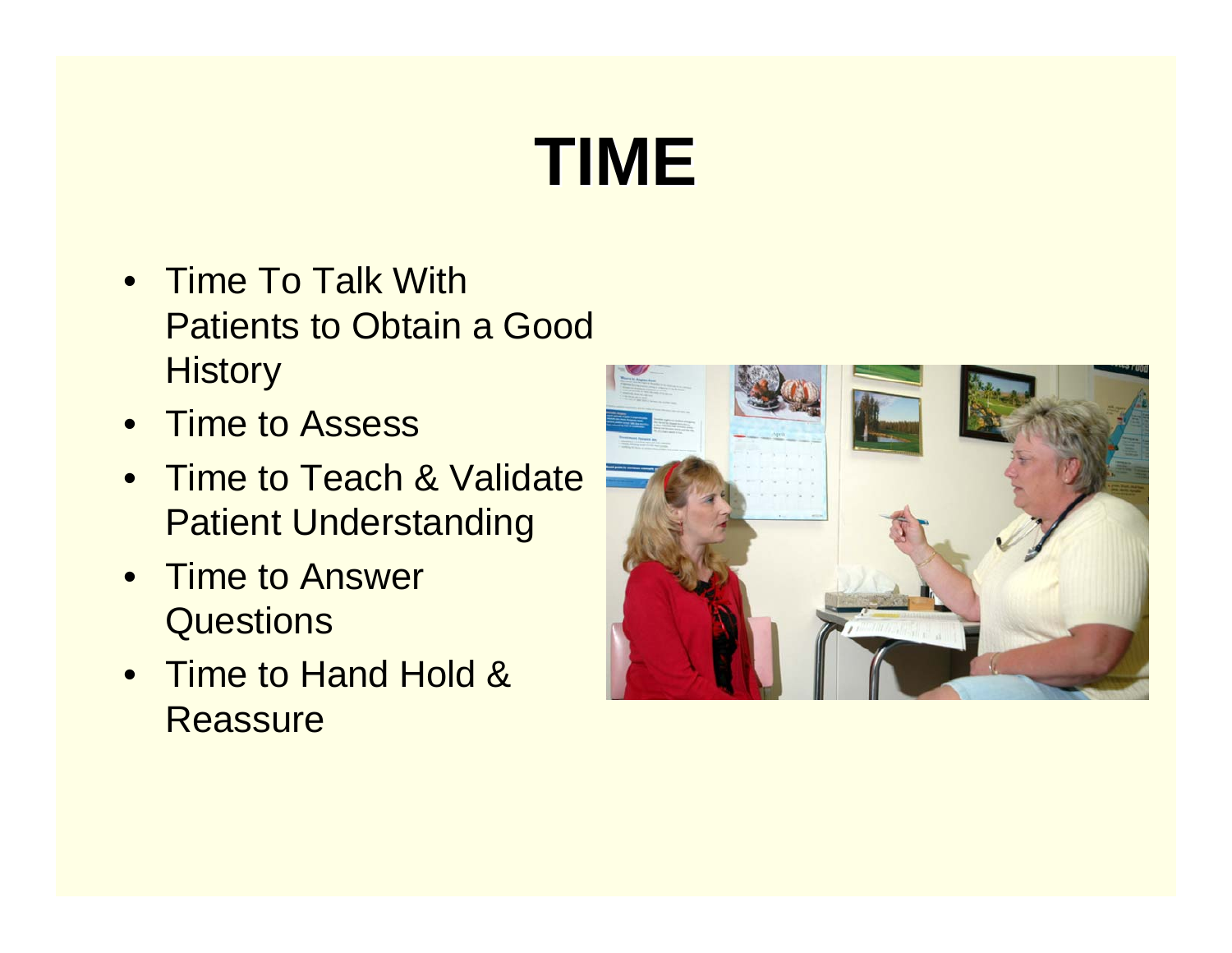# **THE PERSONAL TOUCH THE PERSONAL TOUCH**

- • Make Appointments to Consultants for the **Patients**
- Follow-up Phone calls to check Progress/Improvement
- Copy of Lab and Letter of Explanation with all Lab results
- Personal Hospitalist

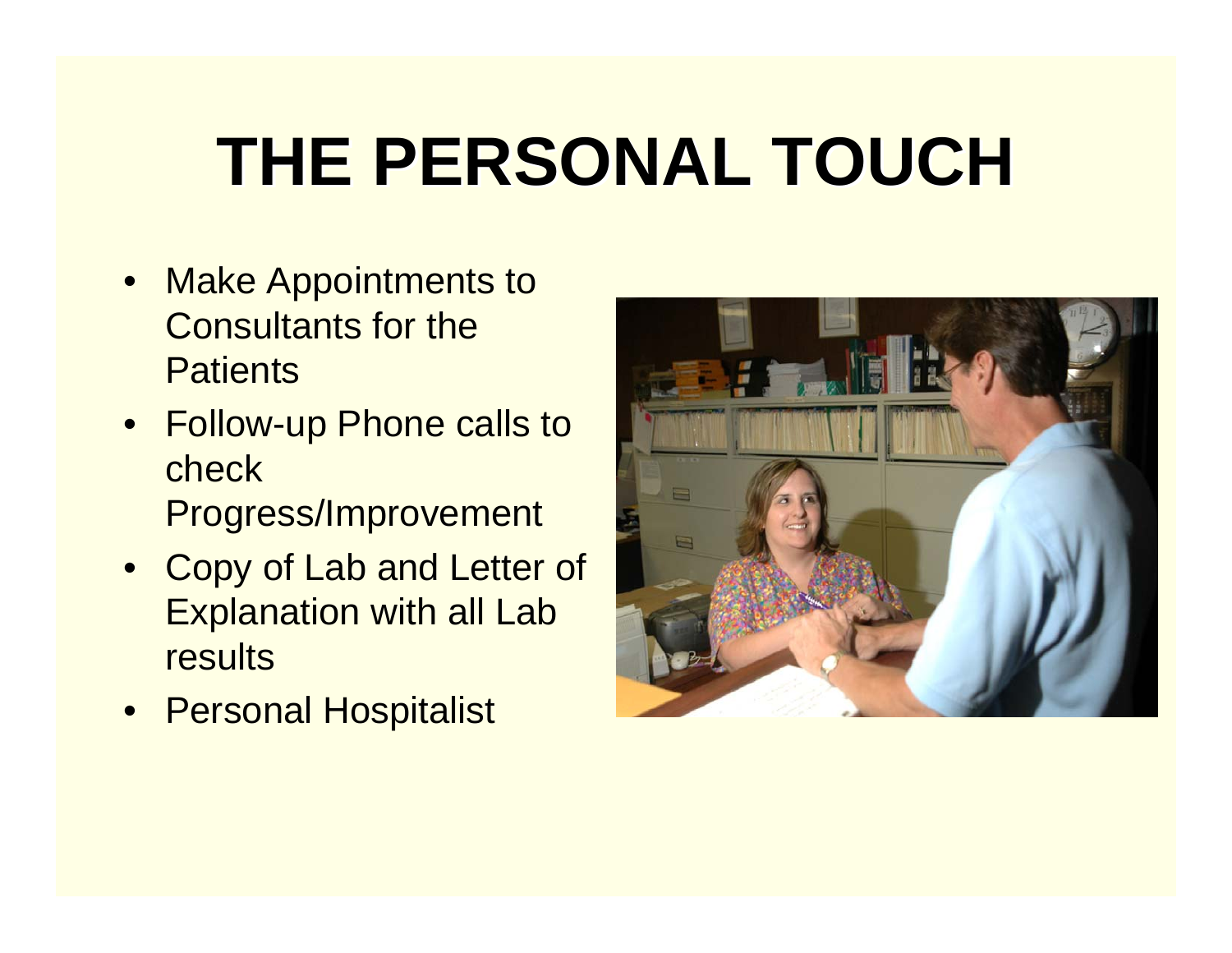### **CONVENIENCE CONVENIENCE FACTOR SAVES LIVES**

- DM with no Rx for 2 Years, Now comes in for Quarterly Visits
- Sore Throat? Had No Provider, Came In because we were Convenient
- UTI? Persistent Hematuria, Free Second **Opinion**
- "Mild Chest Pain, but I'm sure it is Nothing!"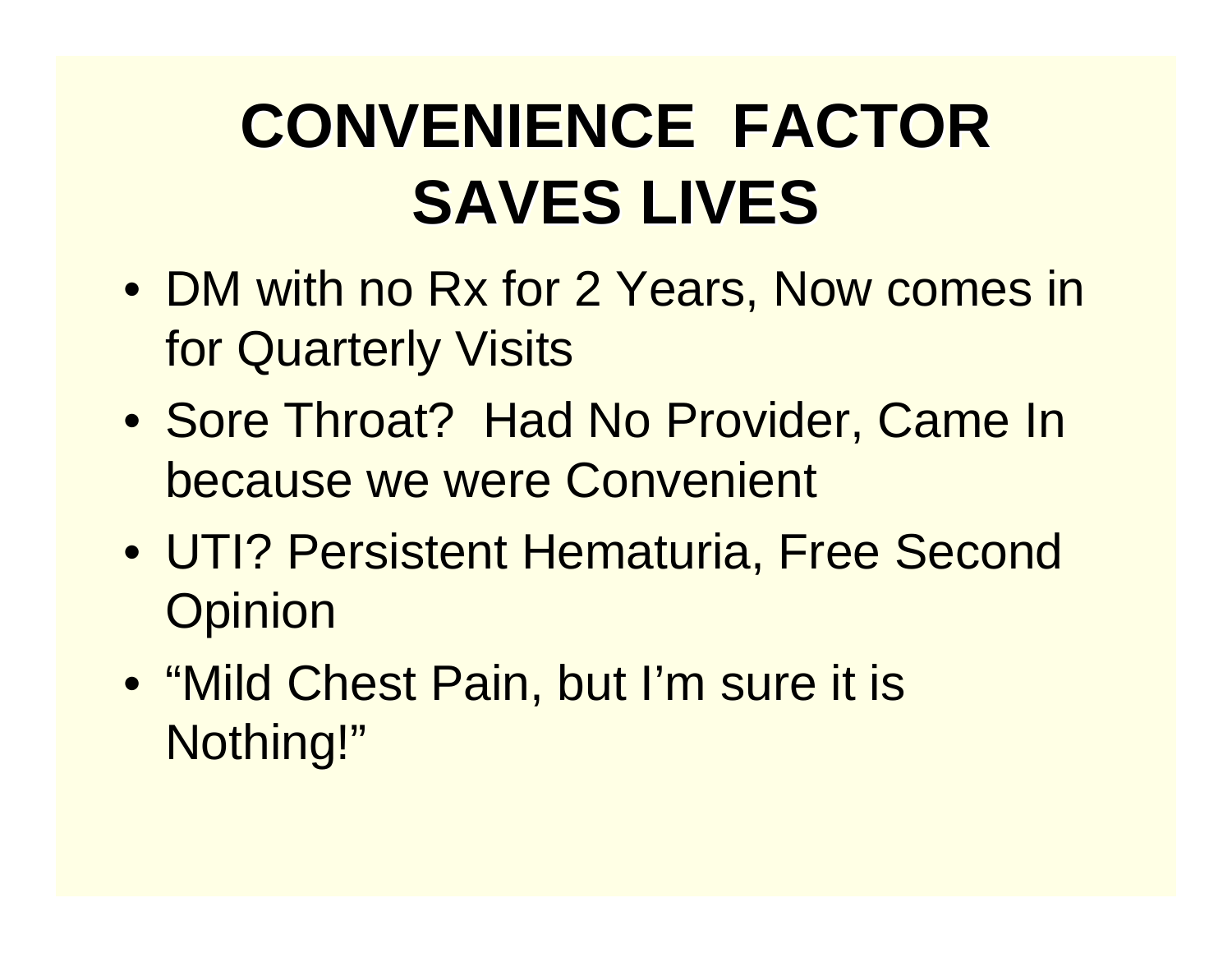#### **Primary Care Practice Key Measures Key Measures**

- Financial results
- Employee satisfaction data
- Clinical outcomes

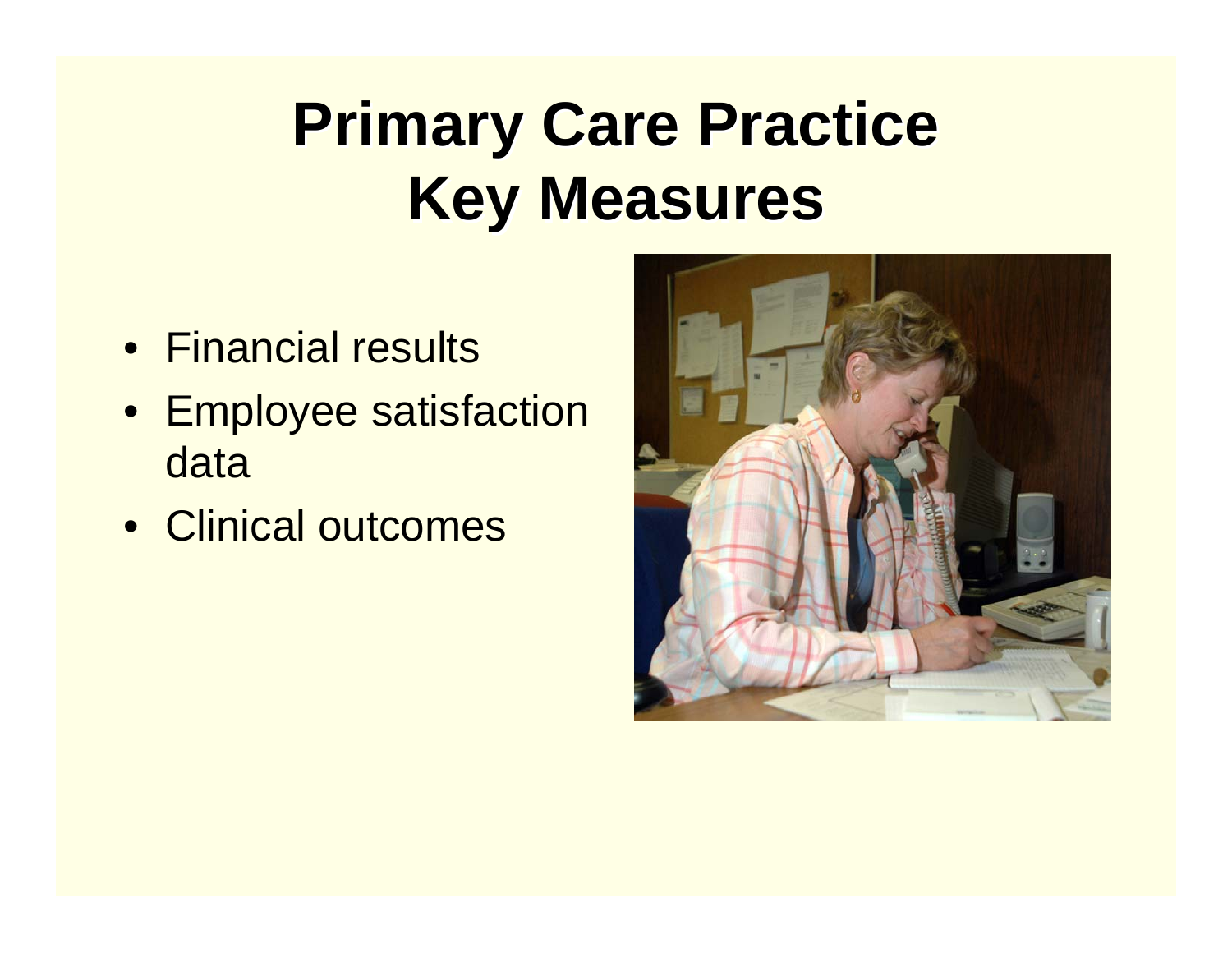#### **Outcomes: Cost Effectiveness Outcomes: Cost Effectiveness**

- Evaluated 5 Months of Clinical Data
- Noted reasons for Primary Care Visits
- Computed Olin's costs for those Services had they been rendered by community providers (net discounts and co -pays)
- Identified actual costs of those services (laboratory charges, X-rays, Salaries for 2.5 FTE<br>positions, etc.)
- Annualized the difference, which represented cost avoided by providing on-site services... cost avoided by providing on-site services... \$777,000.00 \$777,000.00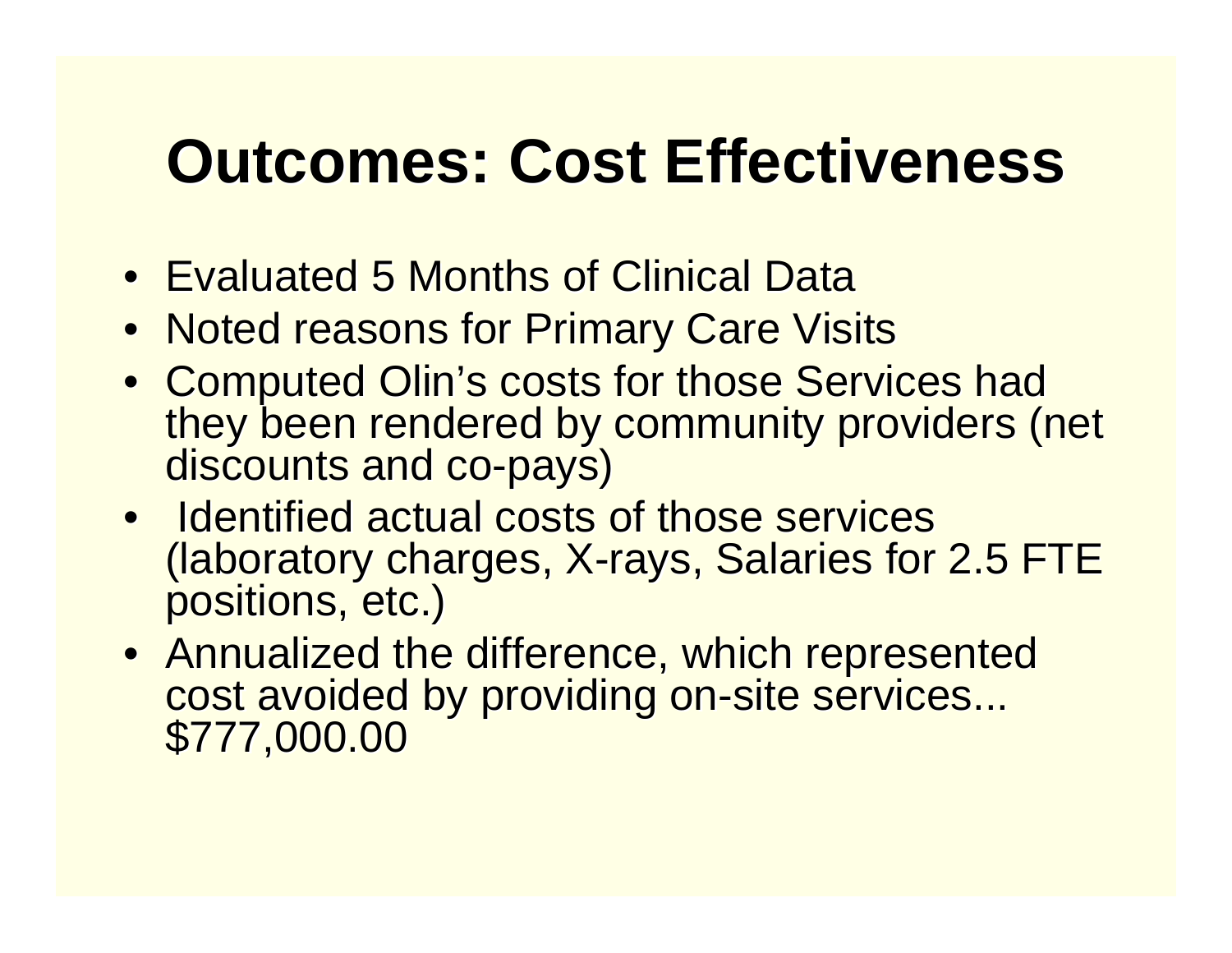#### **Primary Care Outcomes All Service Categories All Service Categories October 2004 ·** <u>– September 2005</u>

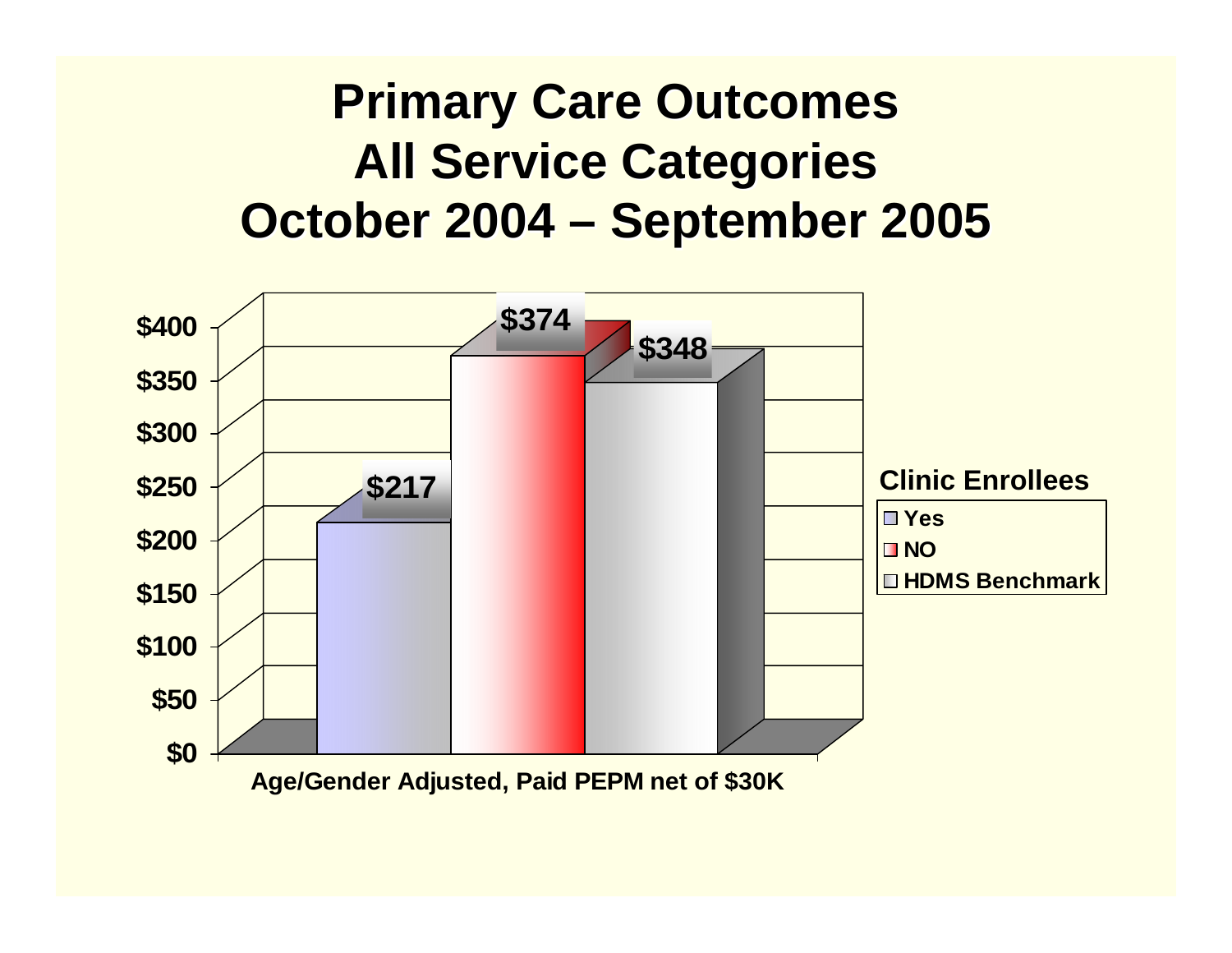#### Average Covered Charge per Episode of Care

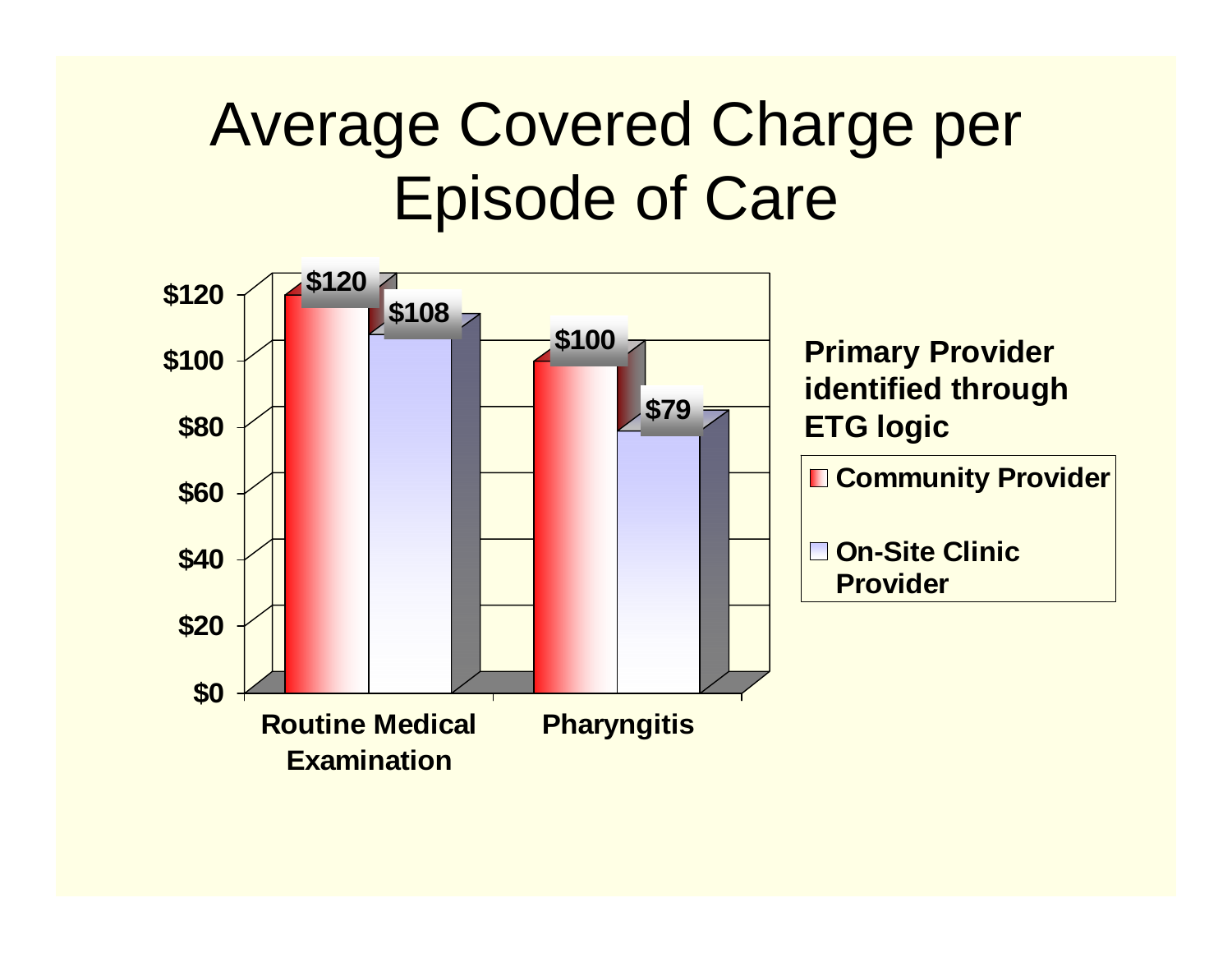#### **Outcomes: Employee Surveys Outcomes: Employee Surveys**

**Satisfaction Surveys are distributed to** individuals upon registering with the Medical Department receptionist. The proportion of responses rated "good" or "excellent" is indicated for each question:

| • Did you feel the nursing staff was knowledgeable about your problem? 96% |  |
|----------------------------------------------------------------------------|--|
| • Did the medical professional seeing you spend enough time with you? 96%  |  |
| • Would you recommend this office to your coworkers for care? 95%          |  |
|                                                                            |  |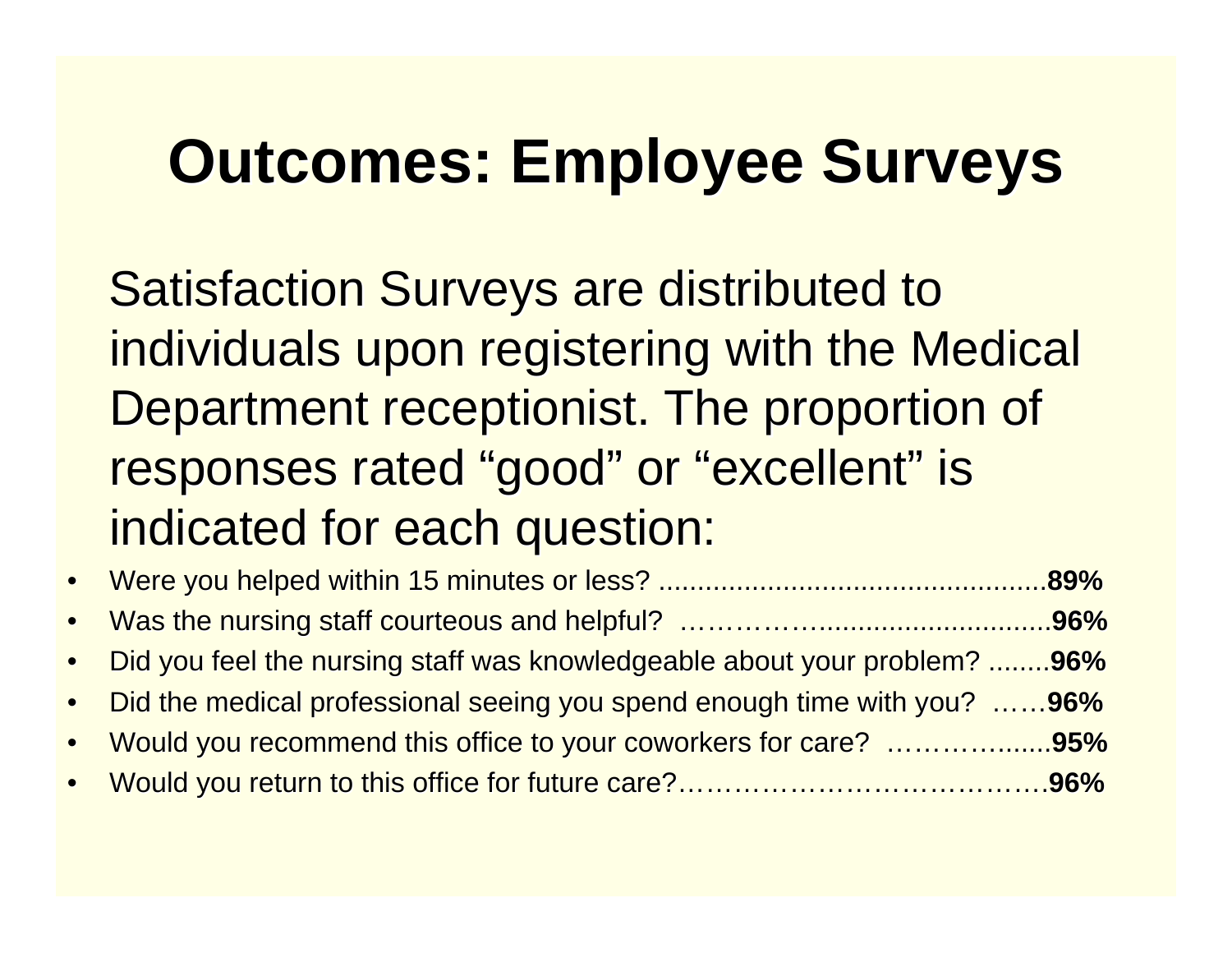### **Outcomes: Time Outcomes: Time**

Average Wait Time Average Wait Time……….. …**8.2 minutes 8.2 minutes**. The average total time that elapsed from registration to the completion of the examination and discharge from the clinic.

- Primary Care Primary Care………….……**36 minutes 36 minutes**
- All other visits All other visits………………**28 minutes 28 minutes**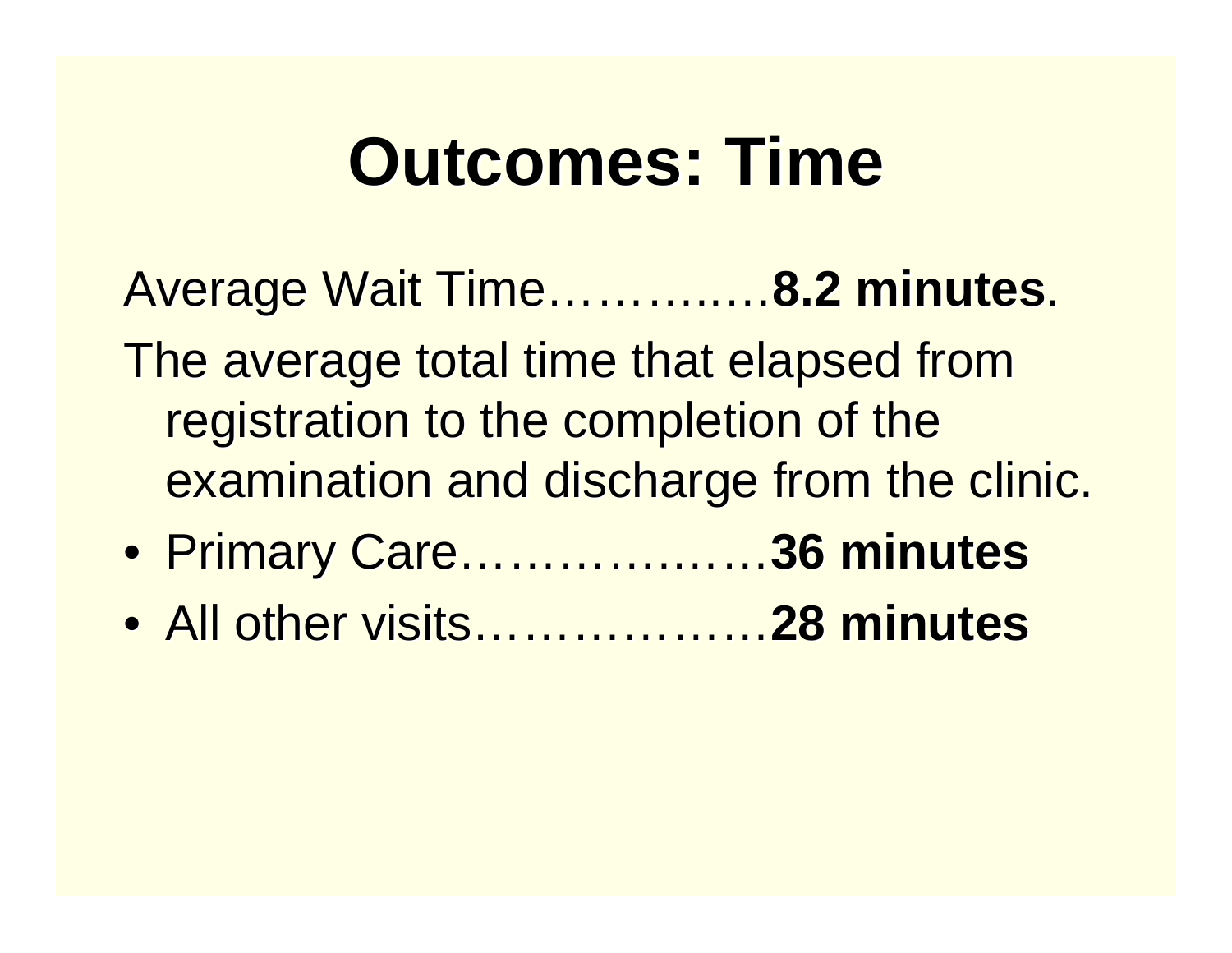#### **HEDIS Effectiveness of Care Measures Measures**

| <b>Measure</b>                                   | <b>Olin Clinic Enrollees</b> | <b>Commercial Health</b><br><b>Plans</b> |
|--------------------------------------------------|------------------------------|------------------------------------------|
| <b>Breast Cancer</b><br><b>Screening</b>         | 85.7%                        | 73.4%                                    |
| <b>Cervical Cancer</b><br><b>Screening</b>       | 95.3%                        | 64.7%                                    |
| <b>Colorectal Cancer</b><br><b>Screening</b>     | 89.8%                        | 49%                                      |
| <b>Controlling High</b><br><b>Blood Pressure</b> | 87.1%                        | 66.8%                                    |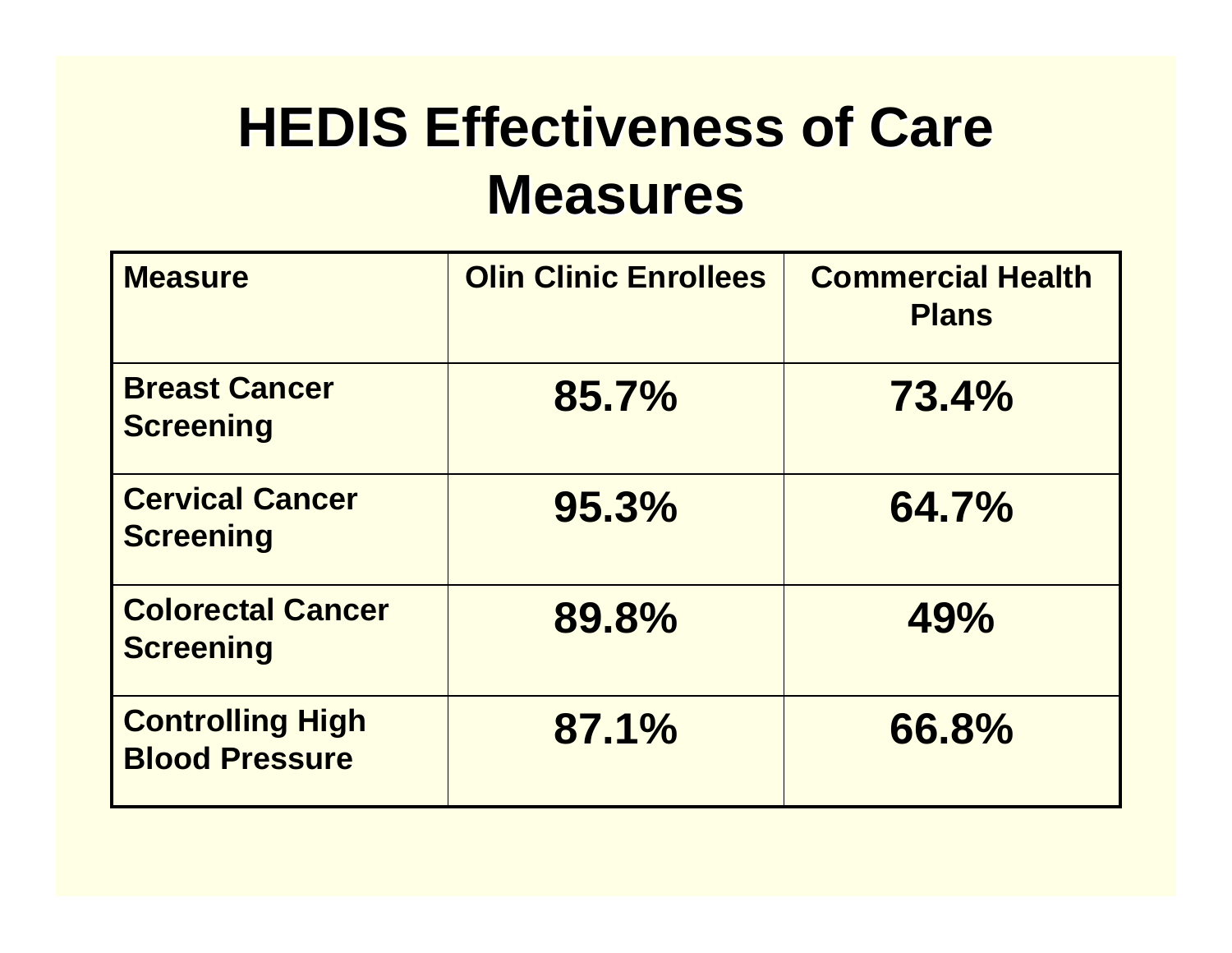#### **Diabetes Management : Innovative Approaches**

#### Access database

- $\checkmark$  To identify patients for appointment reminder calls
- $\checkmark$  Summarizes outcome metrics for quarterly performance reviews

Diabetic Care flow sheet in patient charts

Routine and Specialty Evaluations on-site

Targeted Physician lead educational programs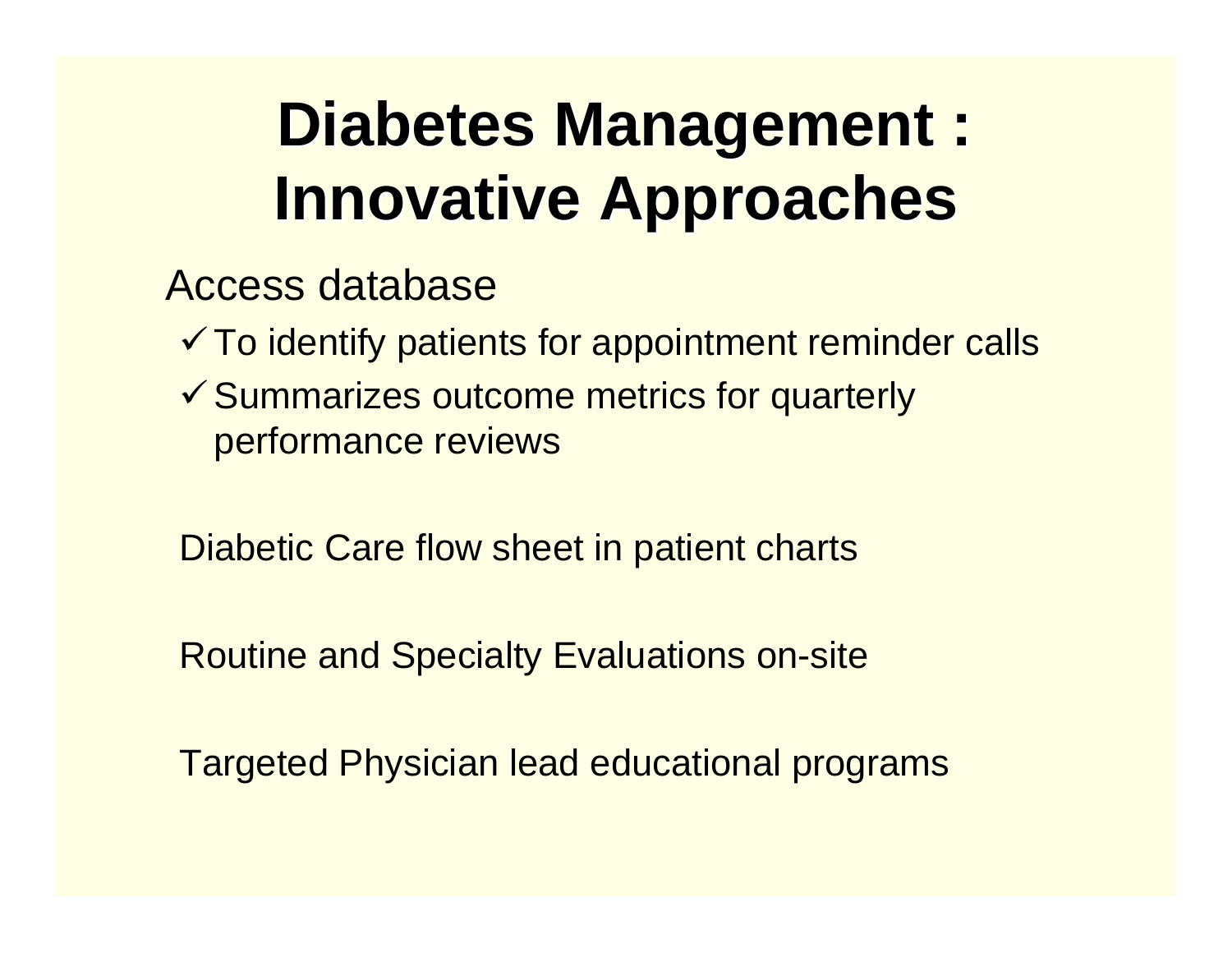#### **HEDIS Effectiveness of Care Measures**

#### **Comprehensive Diabetes Care**

| <b>Measure</b>                  | <b>Olin Clinic</b><br><b>Enrollees</b> | <b>Local Community</b><br><b>Providers</b> | <b>Commercial</b><br><b>Health Plans</b> |
|---------------------------------|----------------------------------------|--------------------------------------------|------------------------------------------|
| <b>HbA<sub>1</sub>C</b> test    | 100%                                   | 31%                                        | 86.5%                                    |
| $HbA_1C > 9%$                   | 21%                                    | <b>NA</b>                                  | 30.7%                                    |
| <b>LDL-C Screening</b>          | 100%                                   | 49%                                        | 91.0%                                    |
| LDL-C < 100mg/dl                | 58%                                    | <b>NA</b>                                  | 40.2%                                    |
| <b>Eye Exam</b>                 | 76%                                    | 40%                                        | 51.0%                                    |
| <b>Microalbuminuria</b><br>test | 92%                                    | 12%                                        | 52.0%                                    |